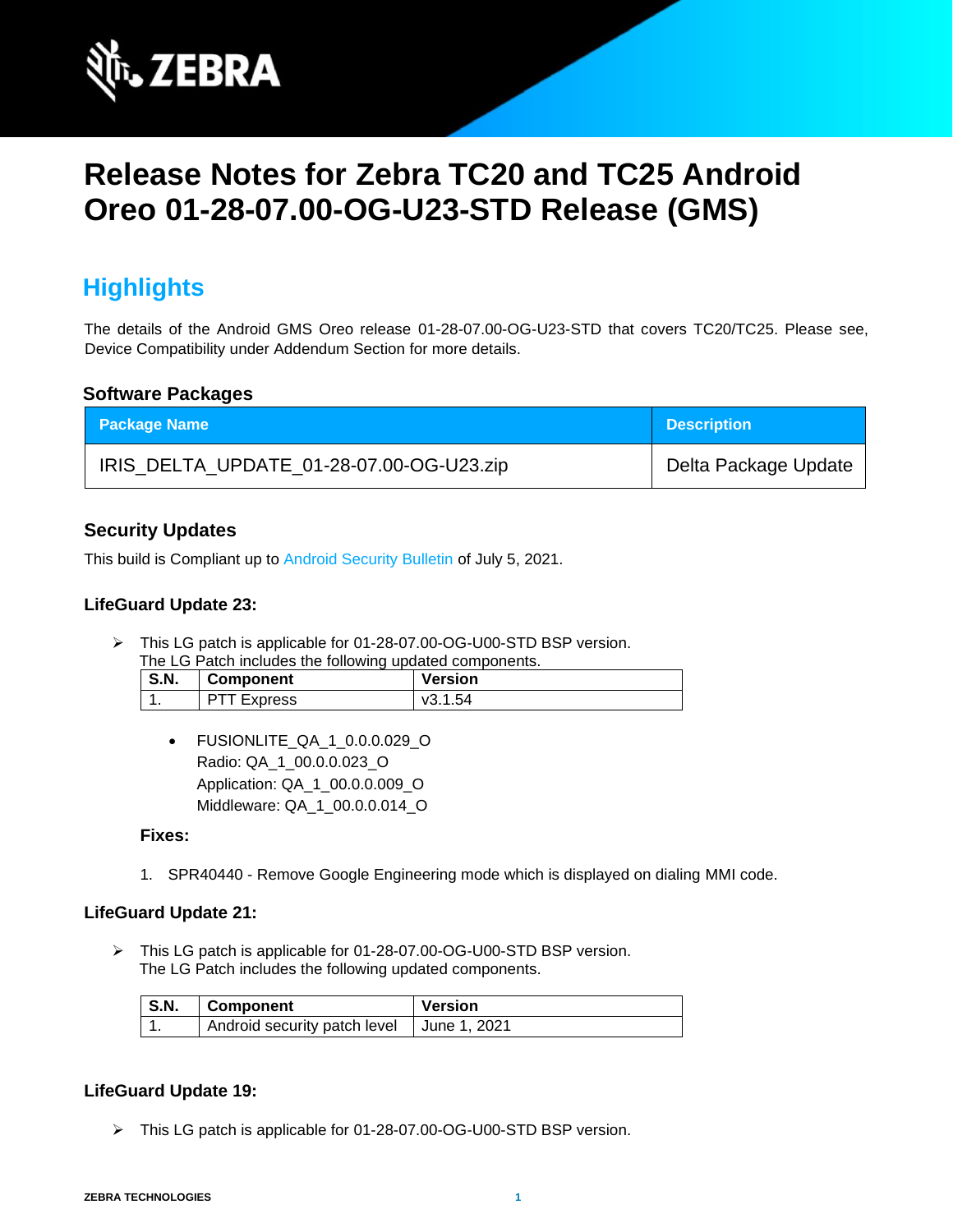

The LG Patch includes the following updated components.

| <b>S.N.</b> | <b>Component</b>             | <b>Version</b> |
|-------------|------------------------------|----------------|
|             | Android security patch level | Mav 5, 2021    |
|             | <b>IMEI SV Number</b>        |                |

#### **LifeGuard Update 18:**

➢ This LG patch is applicable for 01-28-07.00-OG-U00-STD BSP version. The LG Patch includes the following updated components.

| <b>S.N.</b> | <b>Component</b>          | <b>Version</b>   |
|-------------|---------------------------|------------------|
|             | Mx version                | 9.4.0.5          |
|             | <b>MX Proxy Framework</b> | 10.3.0.18        |
|             | OS <sub>x</sub> version   | QCT 81 8.13.4.UL |
|             | Chrome Webview            | 87.0.4280.141    |

#### **LifeGuard Update 16:**

➢ This LG patch is applicable for 01-28-07.00-OG-U00-STD BSP version. The LG Patch includes the following updated components.

| S.N. | <b>Component</b>             | <b>Version</b> |
|------|------------------------------|----------------|
|      | Android security patch level | March 5, 2021  |

#### **LifeGuard Update 14:**

➢ This LG patch is applicable for 01-28-07.00-OG-U00-STD BSP version. The LG Patch includes the following updated components.

| S.N. | Component                                       | <b>Version</b> |
|------|-------------------------------------------------|----------------|
|      | Android security patch level   February 5, 2021 |                |

#### **LifeGuard Update 13:**

➢ This LG patch is applicable for 01-28-07.00-OG-U00-STD BSP version. The LG Patch includes the following updated components.

| S.N. | Component | <b>Version</b> |
|------|-----------|----------------|
|      | OemInfo   | $900331$       |

#### **LifeGuard Update 12:**

- ➢ This LG patch is applicable for 01-28-07.00-OG-U00-STD BSP version. The LG Patch includes the following updated components.
	- FUSIONLITE\_QA\_1\_0.0.0.028\_O Radio: QA\_1\_00.0.0.022\_O Application: QA\_1\_00.0.0.009\_O Middleware: QA\_1\_00.0.0.014\_O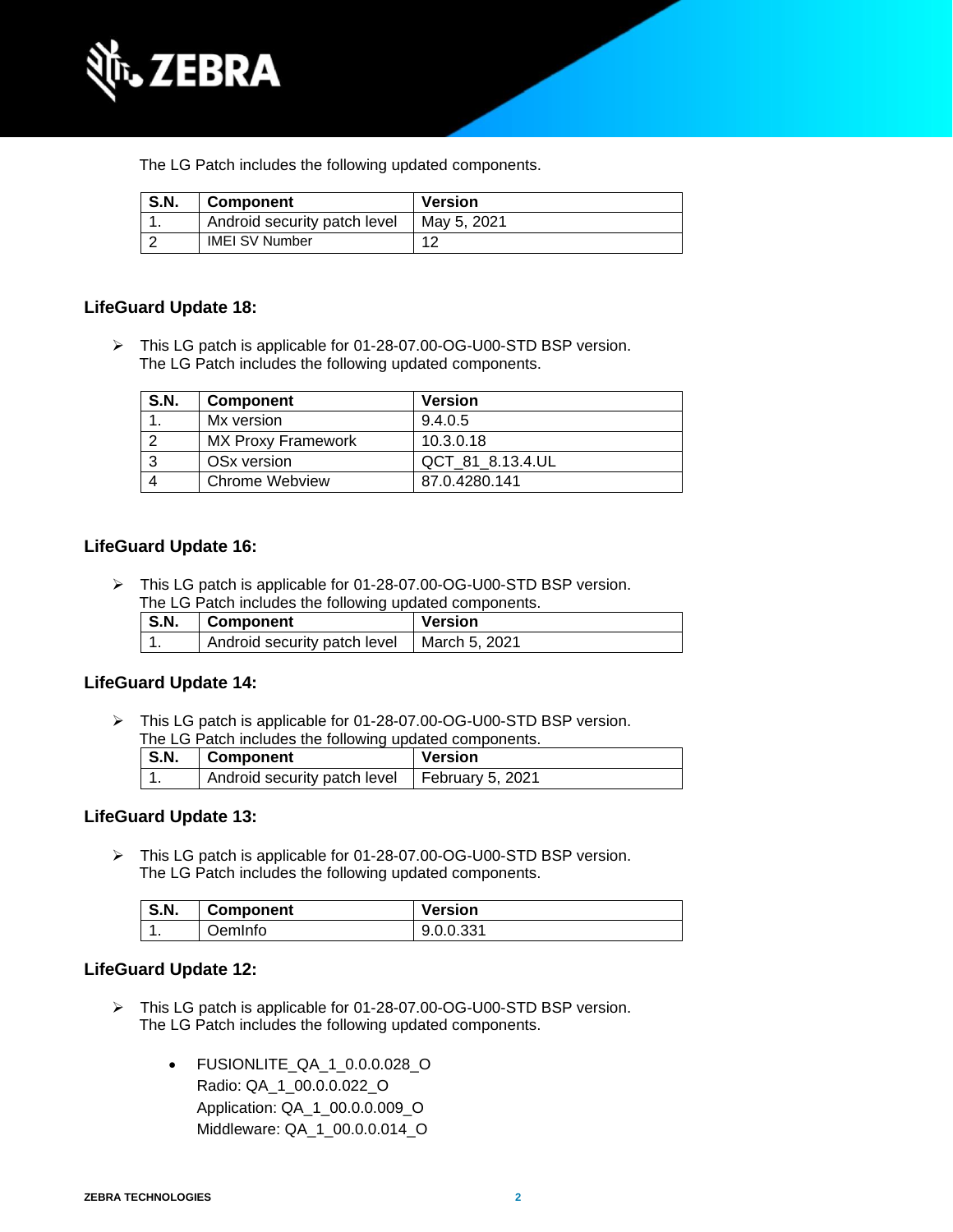

#### **LifeGuard Update 11:**

➢ This LG patch is applicable for 01-28-07.00-OG-U00-STD BSP version. The LG Patch includes the following updated components.

| <b>S.N.</b> | <b>Component</b>     | <b>Version</b> |
|-------------|----------------------|----------------|
|             | <b>Chrome Bowser</b> | 85.0.4183.127  |
|             | OemInfo              | 9.0.0.282      |

#### **Features**

• Added support in OemInfo to allows customer applications and sideloaded applications to read BT MAC address

#### **LifeGuard Update 09:**

➢ This LG patch is applicable for 01-28-07.00-OG-U00-STD BSP version. The LG Patch includes the following updated components.

| $\mathsf{S}.\mathsf{N}$ . | Component                                      | <b>Version</b> |
|---------------------------|------------------------------------------------|----------------|
|                           | Android security patch level   October 5, 2020 |                |

#### **LifeGuard Update 07:**

➢ This LG patch is applicable for 01-28-07.00-OG-U00-STD BSP version. The LG Patch includes the following updated components.

| <b>S.N.</b> | <b>Component</b>          | <b>Version</b> |
|-------------|---------------------------|----------------|
|             | <b>Scanning Framework</b> | 23.1.9.1       |
|             | Zebra Data Service        | 7.0.2.1047     |
|             | Oemlnfo                   | 9.0.0.198      |

#### **Fixes**

• SPR40287 – Added updates on feature dotcode bar-codes.

#### **LifeGuard Update 05:**

➢ This LG patch is applicable for 01-28-07.00-OG-U00-STD BSP version. The LG Patch includes the following updated components.

| <b>S.N.</b> | <b>Component</b>          | <b>Version</b> |
|-------------|---------------------------|----------------|
|             | МX                        | 9.4.0.2        |
| 2.          | Data Wedge                | 7.3.34         |
| 3.          | <b>Stage Now-Client</b>   | 3.4.1.5        |
| 4.          | <b>EMDK for Android</b>   | 7.3.23.2323    |
| 5.          | <b>MX Proxy Framework</b> | 10.0.1.1       |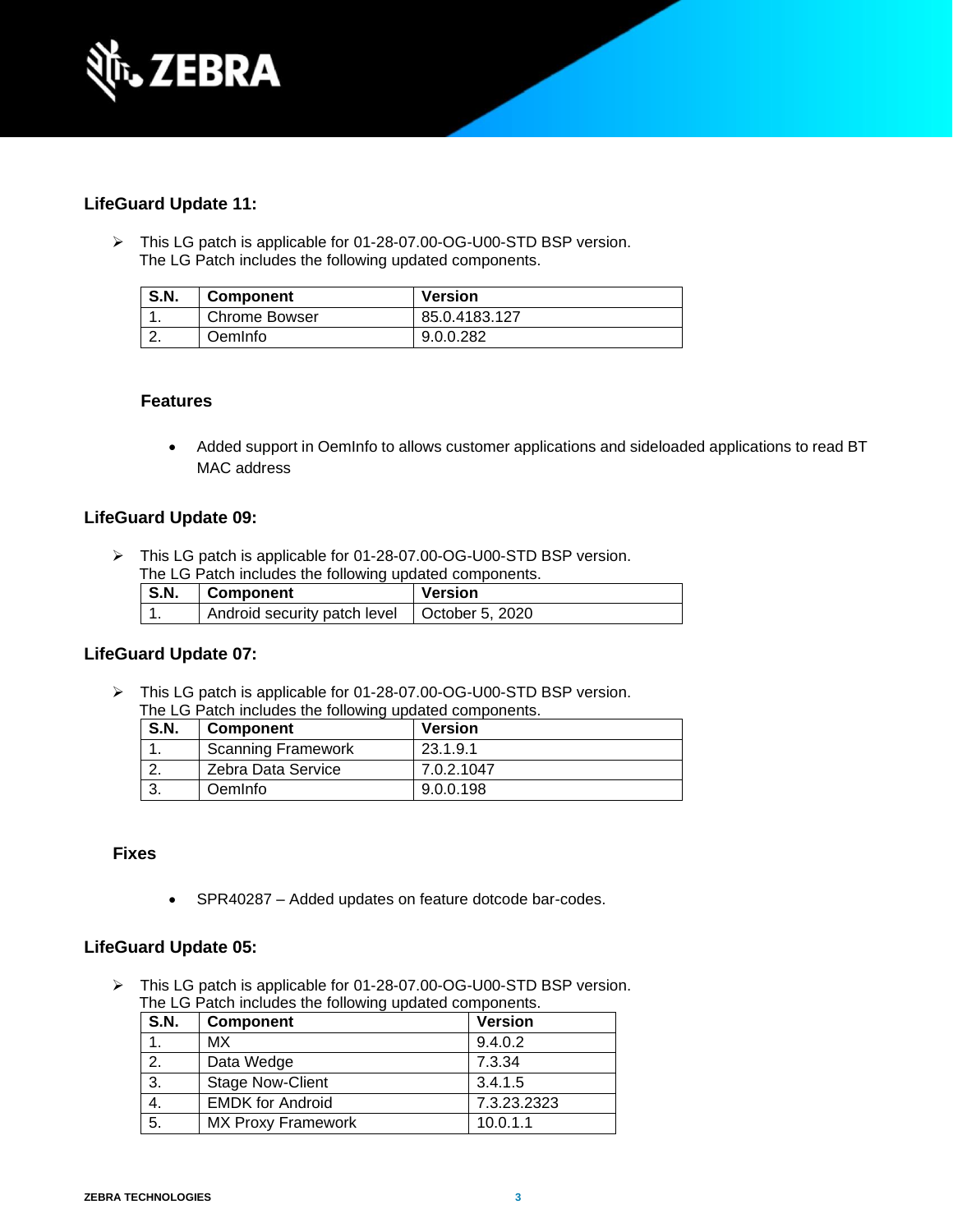

| - 6. | <b>OSx</b> | QCT.81.8.11.4.UL |
|------|------------|------------------|

#### **Fixes**

• SPR40193/40250 – Resolved an issue wherein user was unable to power off the device by clicking on the Power menu item while automation suite was running on the device.

#### **LifeGuard Update 03:**

- ➢ This LG patch is applicable for 01-28-07.00-OG-U00-STD BSP version. The LG Patch includes the following updated components.
	- FUSIONLITE\_QA\_1\_0.0.0.027\_O Radio: QA\_1\_00.0.0.021\_O Application: QA\_1\_00.0.0.009\_O Middleware: QA\_1\_00.0.0.014\_O

#### **Fixes**

• SPR39819 – Resolve an issue where EXTRA Enter was observed in app's multiline input field on scan the barcode with DW settings have set Action Key Char as "Line Feed".

#### **LifeGuard Update 02:**

- ➢ This LG patch is applicable for 01-28-07.00-OG-U00-STD BSP version. The LG Patch includes the following updated components.
	- FUSIONLITE\_QA\_1\_0.0.0.026\_O Radio: QA\_1\_00.0.0.020\_O Application: QA\_1\_00.0.0.009\_O Middleware: QA\_1\_00.0.0.013\_O

#### **Fixes**

- SPR38643 Added support for "Send Characters As Events" option.
- SPR38723 Resolved an issue wherein the DST time zone for Sao Paolo was shown incorrect.

#### **Version Information**

Below Table contains important information on versions

|  | <b>Description</b> | <b>Version</b> |
|--|--------------------|----------------|
|--|--------------------|----------------|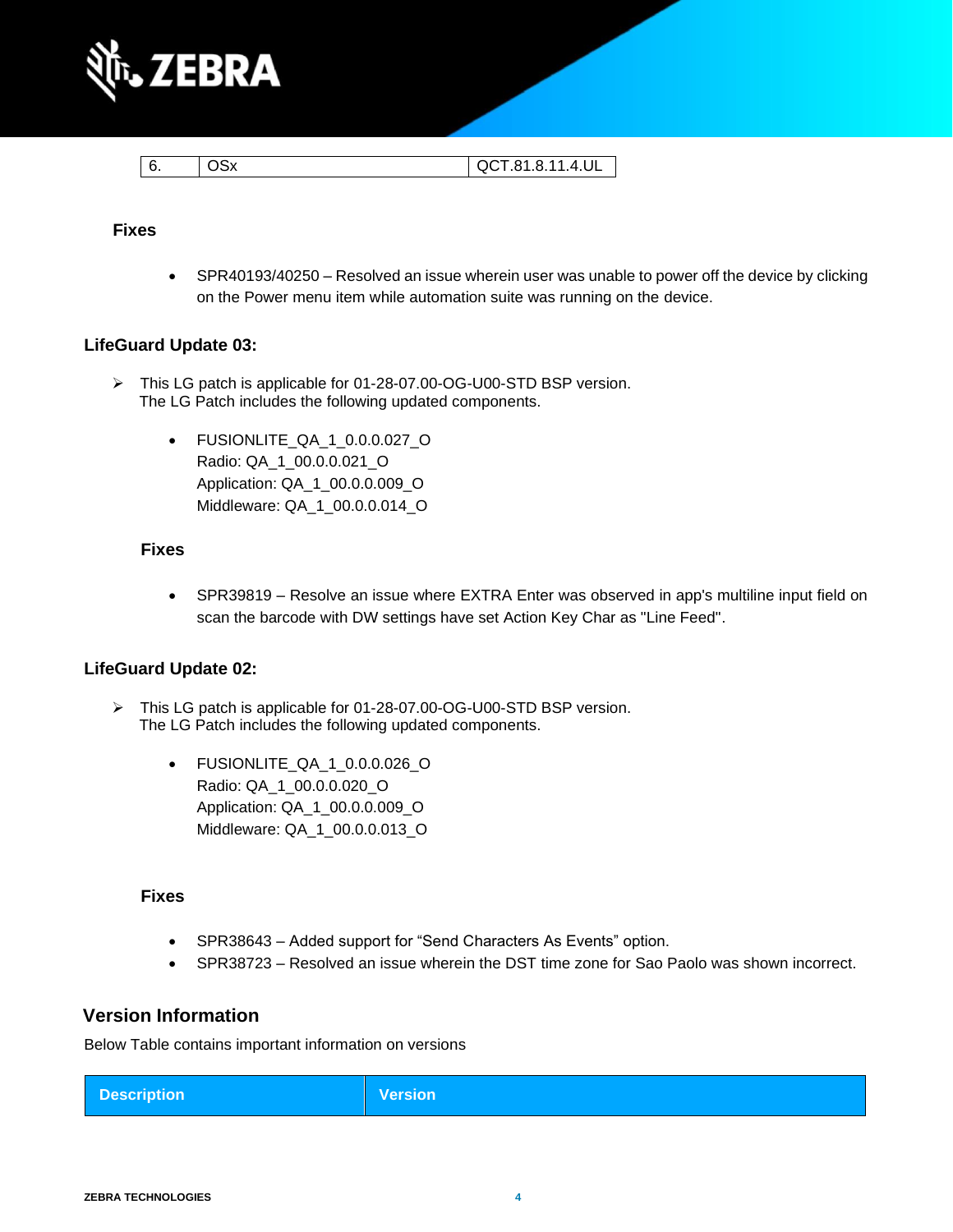

| <b>Product Build Number</b> | 01-28-07.00-OG-U23-STD                              |
|-----------------------------|-----------------------------------------------------|
| <b>Android Version</b>      | 8.1.0                                               |
| <b>Security Patch level</b> | July 5, 2021                                        |
| <b>Linux Kernel</b>         | 3.18.71                                             |
| <b>Component Versions</b>   | Please see Component Version under Addendum section |

# **Installation Instructions**

#### **Software update procedure**

The installation instructions assume user has ADB installed on their PC (the adb drivers etc..) and user device has developer options enabled and USB debugging ON. Please check following link for more information on installation and setup instructions.

• [Installation and setup instructions](https://www.zebra.com/content/dam/zebra_new_ia/en-us/software/operating-system/tc20-operating-system/Android-O-OS-Update-TC20-and-TC25-GMS.pdf)

### **NOTE:**

For Enterprise Mobile Device Management, most EMM vendors such as SOTI, AirWatch, MobileIron, etc. WILL require an updated device management agent to support this OREO enterprise device. Do NOT use your existing device management agent and console with this device without first contacting your EMM vendor to understand when the agent supporting this device is available and whether a console upgrade is required as well. Attempting to enroll with an agent that is not validated to support the device will result in errors.

## **Addendum**

#### **Device Compatibility**

This software release has been approved for use on the following devices.

#### **[TC20 Home Page](https://www.zebra.com/us/en/support-downloads/software/operating-system/tc20-operating-system.html)**

| <b>TC20</b>               |                                                                 |
|---------------------------|-----------------------------------------------------------------|
| <b>Device Part Number</b> | <b>Operating System</b>                                         |
| TC200J-10C112A6           | Android O GMS ROW - EMEA, LATAM, APAC & Canada                  |
| TC200J-10C112US           | Android O GMS US Only                                           |
| TC200J-10A111US           | Android O GMS US Only                                           |
| TC200J-10A111A6           | Android O GMS ROW - EMEA, LATAM, APAC & Canada                  |
| TC200J-10C213A6           | Android O GMS ROW - EMEA, LATAM, APAC & Canada (Premium<br>SKU) |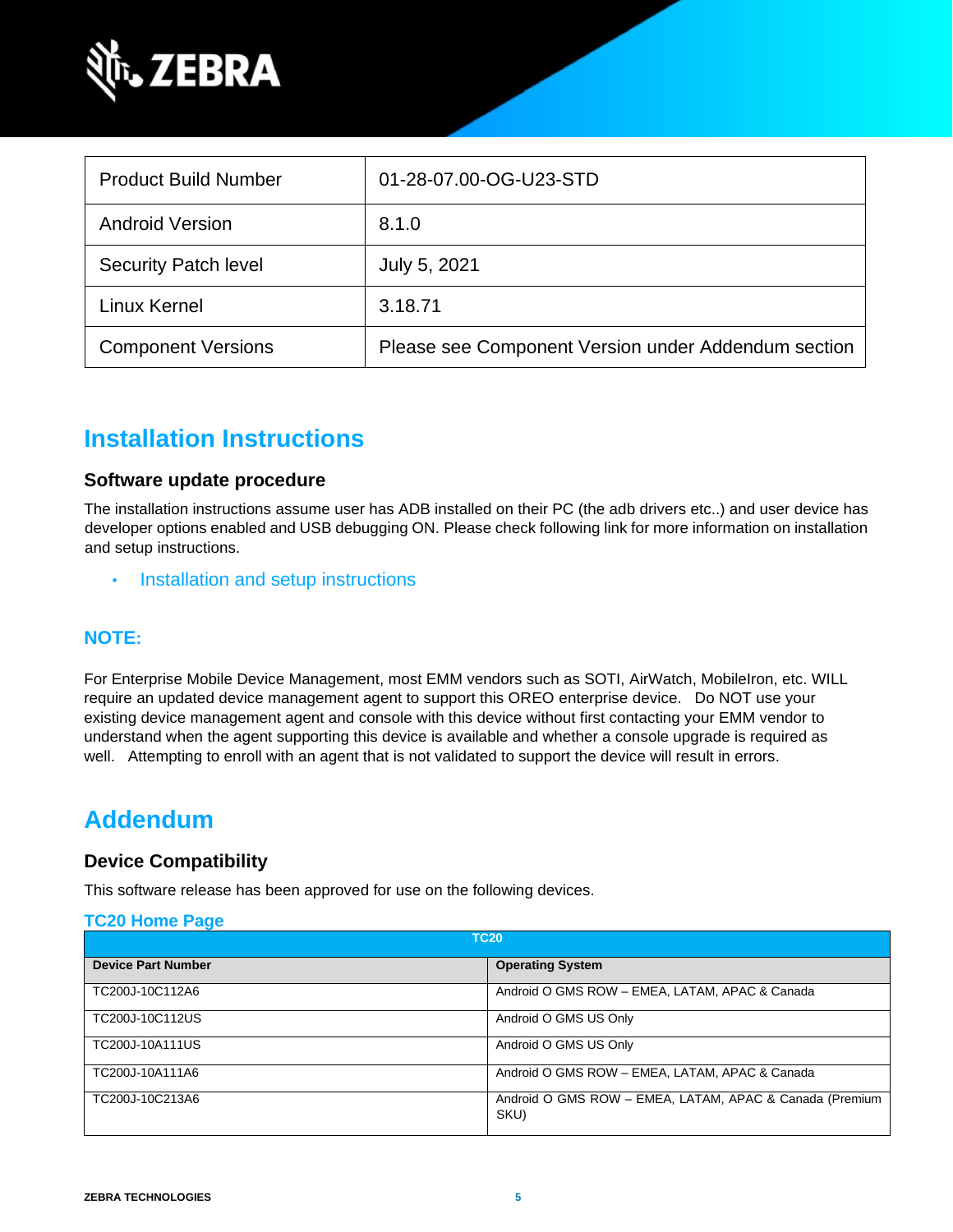

| TC200J-10C213US | Android O GMS US Only (Premium SKU)                            |
|-----------------|----------------------------------------------------------------|
| TC200J-10A111TN | Android O GMS TUNISIA Only                                     |
| TC200J-10C112TN | Android O GMS TUNISIA Only                                     |
| TC200J-10C213IA | Android O GMS INDIA (Premium SKU)                              |
| TC200J-10C112IA | Android O GMS INDIA                                            |
| TC200J-10A111IA | Android O GMS INDIA                                            |
| TC200J-1KC111A6 | Android O GMS ROW EMEA, LATAM, APAC & Canada (Keyboard<br>SKU) |
| TC200J-1KC111IA | Android O GMS INDIA (Keyboard SKU)                             |
| TC200J-1KC111TN | Android O GMS TUNISIA (Keyboard SKU)                           |
| TC200J-1KC111US | Android O GMS US (Keyboard SKU)                                |
| TC200J-10C213AZ | Android O GMS Australia/New Zealand (Premium SKU)              |

### **[TC25 Home Page](https://www.zebra.com/us/en/support-downloads/software/operating-system/tc25-operating-system.html)**

| <b>TC25</b>               |                                                   |  |
|---------------------------|---------------------------------------------------|--|
| <b>Device Part Number</b> | <b>Operating System</b>                           |  |
| TC25AJ-10C102A6           | Android O GMS ROW - EMEA                          |  |
| TC25AJ-10B101A6           | Android O GMS ROW - EMEA                          |  |
| TC25BJ-10C102A6           | Android O GMS ROW - EMEA & APAC                   |  |
| TC25BJ-10B101A6           | Android O GMS ROW - EMEA & APAC                   |  |
| TC25BJ-10C102IA           | Android O GMS ROW - INDIA                         |  |
| TC25BJ-10B101IA           | Android O GMS ROW - INDIA                         |  |
| TC25BJ-10C102BR           | Android O GMS ROW - BRAZIL                        |  |
| TC25BJ-10B101BR           | Android O GMS ROW - BRAZIL                        |  |
| TC25BJ-10C102JP           | Android O GMS ROW - JAPAN                         |  |
| TC25BJ-10B101JP           | Android O GMS ROW - JAPAN                         |  |
| TC25DJ-10C102AZ           | Android O GMS Australia/New Zealand (Premium SKU) |  |
| TC25AJ-10C102US           | Android O GMS NORTH AMERICA - US                  |  |
| TC25BJ-10B101ID           | Android O GMS ROW - INDONESIA                     |  |
| TC25BJ-10C102ID           | Android O GMS ROW - INDONESIA                     |  |

### **Component Versions**

For detailed release notes, please refer [techdocs.zebra.com,](https://techdocs.zebra.com/) [developer.zebra.com](https://developer.zebra.com/)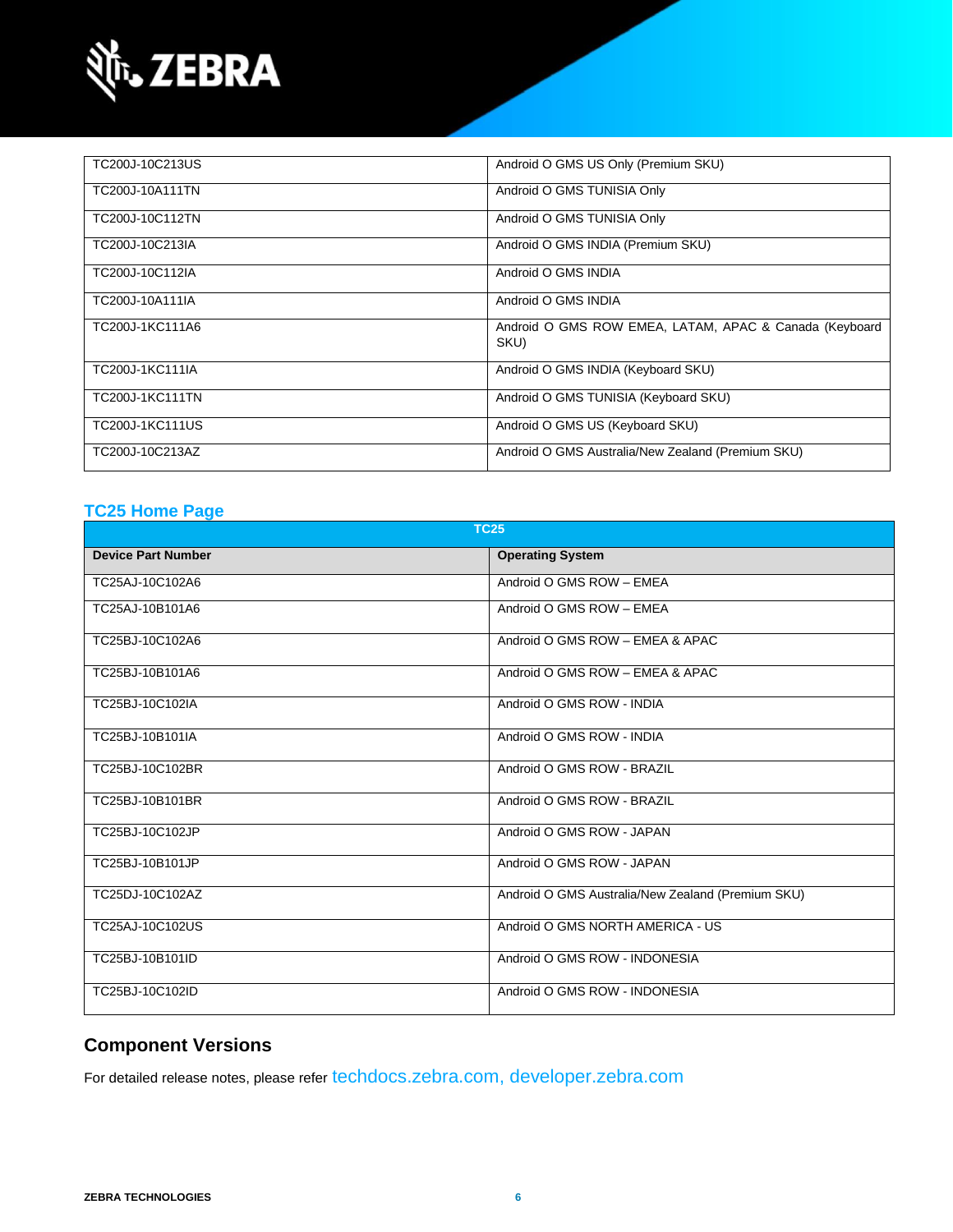

| <b>Component / Description</b>      | <b>Version</b>                          |
|-------------------------------------|-----------------------------------------|
| <b>Build_version</b>                | 01-28-07.00-OG-U23-STD                  |
| Android_version                     | 8.1.0                                   |
| Android_SDK_Level                   | 27                                      |
| <b>Android Security Patch Level</b> | July 5, 2021                            |
| Linux_kernel                        | 3.18.71                                 |
|                                     | FUSIONLITE_QA_1_0.0.0.029_O             |
|                                     | Radio: QA_1_00.0.0.023_O                |
|                                     | Application: QA_1_00.0.0.009_O          |
|                                     | Middleware: QA_1_00.0.0.014_O           |
| Wifi                                | Firmware: CNSS-PR-4-0-00713/01050102    |
| Platform                            | Qualcomm MSM8937                        |
| <b>Scanning_Framework</b>           | 23.1.9.1                                |
| <b>DWDemo</b>                       | 2.0.15                                  |
| <b>OSX</b>                          | QCT.81.8.13.4.UL                        |
| <b>MXMF</b>                         | 9.4.0.5                                 |
| <b>Touch</b>                        | Focaltech V1.1 20161103 (fw:0x24)       |
| <b>Acoustic Profiles</b>            | General: CO4.2                          |
|                                     | Cellular: CO4.2                         |
| <b>Bluetooth_Stack</b>              | CNSS-PR-4-0-00713/01050102              |
| Flash_Size                          | 16G /32G                                |
| <b>RAM_Size</b>                     | 2G                                      |
| <b>GPS</b>                          | MPSS.JO.3.0.c13-00016-8937_GENNS_PACK-1 |
| <b>MMS</b>                          | 8.1.0                                   |
| <b>RIL_Version</b>                  | Qualcomm RIL 1.0                        |
| <b>BT_Pairing_Utility</b>           | 3.15                                    |
| <b>Datawedge</b>                    | 7.3.34                                  |
| Camera                              | 2.0.002                                 |
| <b>PTT</b>                          | 3.1.54                                  |
| <b>RxLogger</b>                     | 5.4.12.0                                |
| <b>StageNow</b>                     | 3.4.1.5                                 |
| <b>MX Proxy Framework</b>           | 10.3.0.18                               |
| Zebra Data Service                  | 7.0.2.1047                              |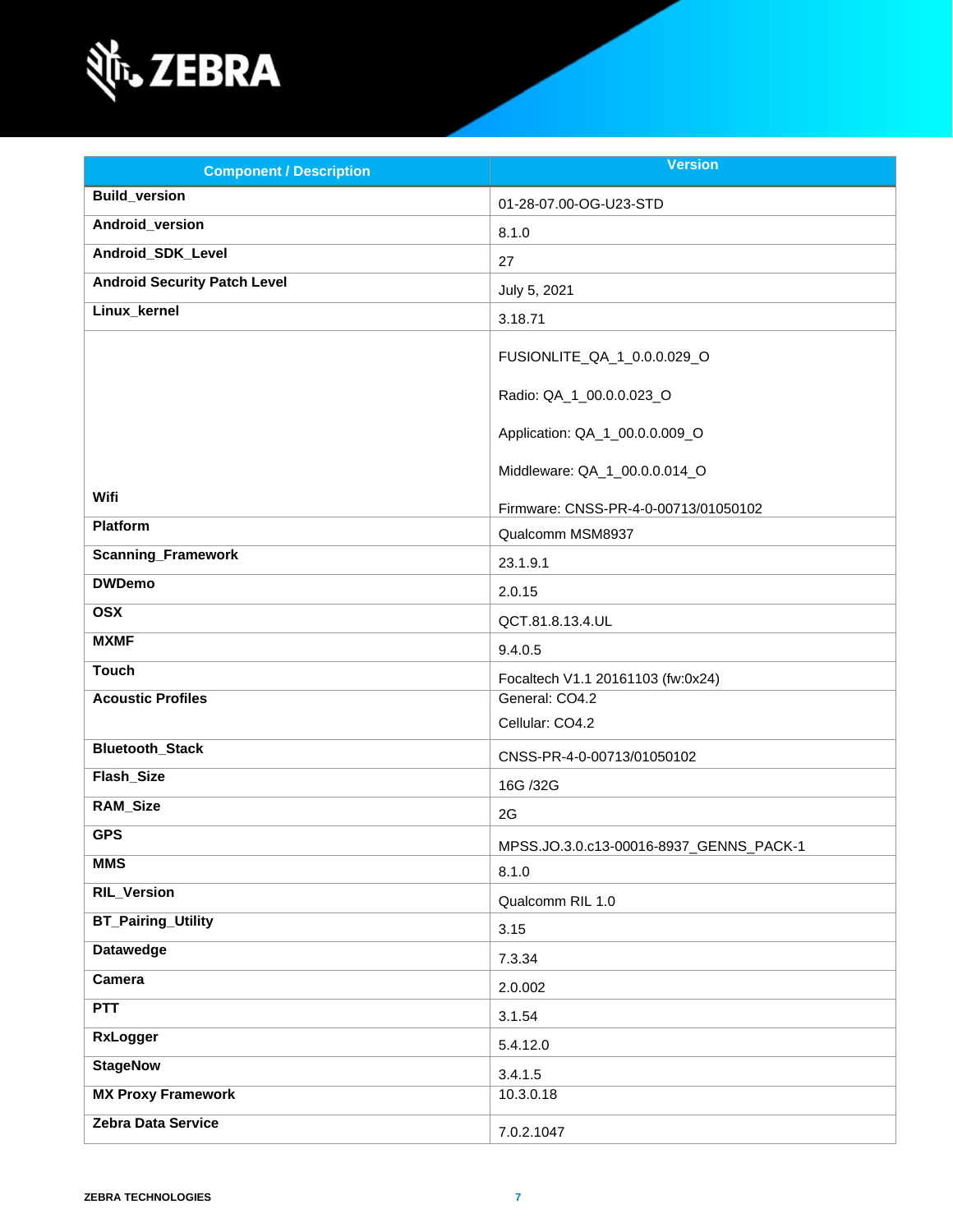

| Zebra Software License Manager | 3.2.0                                                                                                                                                                                                                                                                                                                       |
|--------------------------------|-----------------------------------------------------------------------------------------------------------------------------------------------------------------------------------------------------------------------------------------------------------------------------------------------------------------------------|
| <b>EMDK</b>                    | 7.3.23.2323                                                                                                                                                                                                                                                                                                                 |
| <b>IMEI SV Number</b>          | $12 \overline{ }$                                                                                                                                                                                                                                                                                                           |
| <b>OEM Config</b>              | 9.0.0.331                                                                                                                                                                                                                                                                                                                   |
| <b>DDT</b>                     | v1.17.0.9                                                                                                                                                                                                                                                                                                                   |
| <b>Chrome WebView</b>          | 89.0.4389.90                                                                                                                                                                                                                                                                                                                |
| <b>GMS Version</b>             | 8.1 201812                                                                                                                                                                                                                                                                                                                  |
| <b>Fingerprint</b>             | Zebra/TC25/TC25FM:8.1.0/01-28-07.00-OG-U23-STD/<br>210714:user/release-keys,<br>Zebra/TC20/TC20RT:8.1.0/01-28-07.00-OG-U23-STD/<br>210714:user/release-keys,<br>ZebraTC20/TC20RD:8.1.0/01-28-07.00-OG-U23-STD/<br>210714:user/release-keys,<br>Zebra/TC20/TC20KB:8.1.0/01-28-07.00-OG-U23-STD/<br>210714:user/release-keys, |

# **Important Links**

- <https://techdocs.zebra.com/datawedge/7-3/guide/about/>
- <https://techdocs.zebra.com/emdk-for-android/7-3/guide/about/>
- <https://techdocs.zebra.com/stagenow/3-4/about/>
- <https://techdocs.zebra.com/mx/>
- <https://techdocs.zebra.com/ddt/1-1/guide/about/>
- <https://techdocs.zebra.com/rxlogger/5-4/guide/about/>

## **Known Issues and Workarounds**

- OS downgrade behavior has changed in Oreo. Automatic enterprise data reset is performed when the system detects OS downgrade operation. Following are the examples of OS downgrade operations:
	- o Oreo (GMS) to Nougat (GMS)
	- o Downgrading to lower patch version within Oreo.
- To avoid text cropping in some applications, accessibility options can be used to change the display size to small.
- An issue wherein period key was not working on Remote connections (RDP / Horizon / Citrix ) **User needs to push an empty file namely SPR36457.txt and copy it into /enterprise/usr/persist/ and reboot the device for this functionality to get enabled.**

# **Revision History**

| <b>REV</b> | <b>DESCRIPTION</b> | <b>DATE</b> |
|------------|--------------------|-------------|
|            |                    |             |